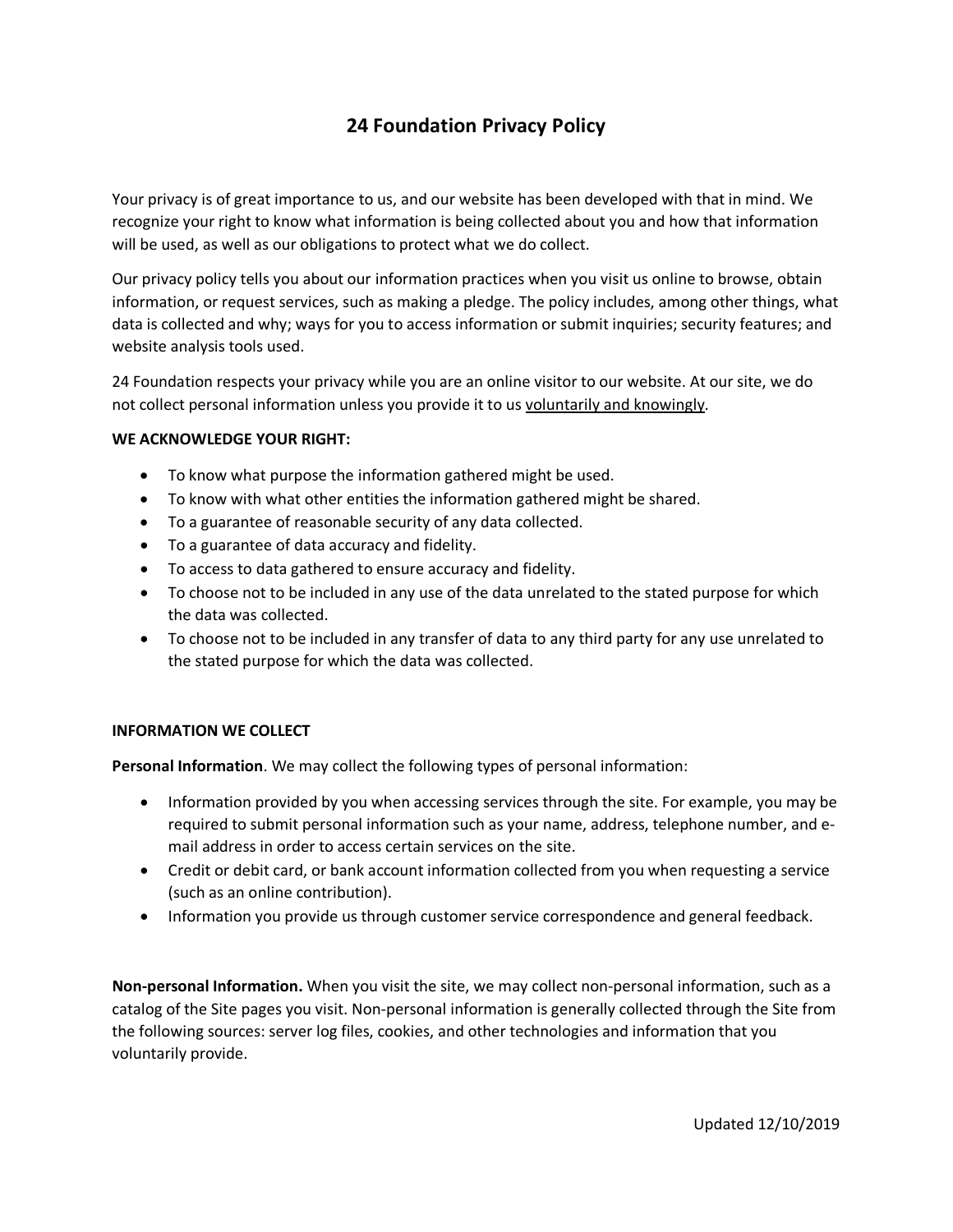**Cookies and similar technologies.** We and our service providers may use "cookies" or similar technologies on our website. A cookie is a piece of data stored on your computer that ties your computer to a web server for recordkeeping purposes. Most browsers allow you to control the use of cookies on your computer. If you choose to limit the use of cookies on your computer, we may not be able to provide you the services you request on our Site. Cookies, when used, are non-persistent.

Cookies are small text files that are stored on your computer when you visit certain Web pages. They cannot harm your computer and the cookies used on this site do not contain any personal or private information. Non-persistent cookies (also called per-session cookies) are temporary and are not placed on your system's hard drive. They are automatically discarded when the Web browser is closed.

**Server log files.** Your Internet Protocol (IP) address is logged in our server log files along with other information about your activity on our Site. We use your IP address for purposes of calculating Site usage levels, helping diagnose problems with our servers, and generally administering the Site. Collecting IP addresses is a standard practice on the Internet.

# **HOW WE USE THE INFORMATION WE COLLECT**

#### PERSONAL INFORMATION

We may use personal information we collect in the following ways:

- **Fulfillment of requests.** We may use personal information collected from you to provide you with the services you requested.
- **Administrative communications.** From time to time we may use personal information you provide us to contact you about the services you have ordered or important changes to the site. Because this information may be important to your use of the site, the fulfillment of your request, or required by Federal regulation, you may not opt-out of receiving such communications.
- **Business Partners.** We may partner with other companies to fulfill the products or services that you order. We may disclose personal information to third parties who provide services to us in connection with fulfilling your requests. For example, if you make a donation by credit card, certain personal information may be supplied to our bank partner for purposes of processing a credit card transaction. When using the online giving tools available on our Site, personal information may be disclosed to organizations maintaining the accounting of contributions and to your payroll office or bank (for repeated payments). Additional disclosure may be made to other parties as required by law. 24 Foundation does not otherwise sell, rent, trade, or provide your personal information to outside parties.
- **Non-personal Information:** Because non-personal information does not personally identify you, we may use such information for any purpose.